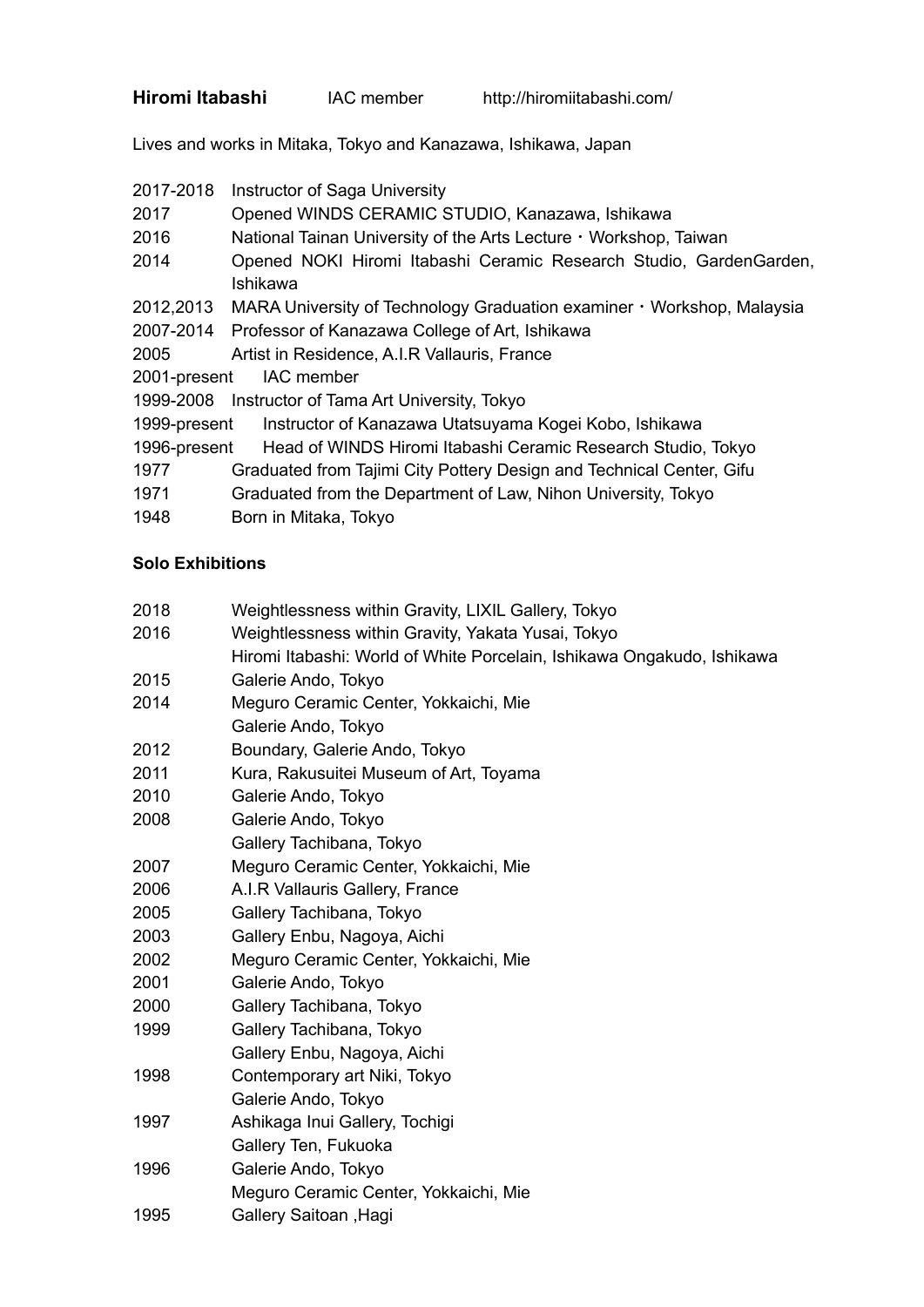| 1994 | Galerie Ando, Tokyo                     |
|------|-----------------------------------------|
| 1993 | Gallery Ten, Fukuoka                    |
| 1992 | Akasaka Inui Gallery, Tokyo             |
| 1991 | Shibuya Seibu Craft Gallery, Tokyo      |
|      | Hamamatsu Seibu Craft Gallery, Shizuoka |
|      | Gallery Caption, Gifu                   |
| 1990 | Studio Com, Kyoto                       |
|      | Gallery Pusu, Tokyo                     |
| 1988 | Shibuya Seibu Craft Gallery, Tokyo      |
|      | Shibuya Seibu Arutect Gallery, Tokyo    |
| 1987 | Gallery Genkai, Tokyo                   |
| 1986 | Shibuya Seibu Craft Gallery, Tokyo      |
| 1985 | Shibuya Seibu Craft Gallery, Tokyo      |
| 1984 | Atelier Saefu, Tokyo                    |
|      | Chiyoda Gallery, Yokohama, Kanagawa     |
| 1981 | Craft 76, Tokyo                         |
|      | Chiyoda Gallery, Yokohama, Kanagawa     |
| 1980 | Kichijoji Kintetsu Gallery, Tokyo       |
|      | Chiyoda Gallery, Yokohama, Kanagawa     |

## **Selected Group Exhibitions**

| 2018 | Keiji Ito & Hiromi Itabashi Exhibition, Gallery Suki, Aichi                                                                                      |
|------|--------------------------------------------------------------------------------------------------------------------------------------------------|
| 2017 | People of Kaga, Gallery Suki, Aichi                                                                                                              |
| 2016 | Manifestation of the Method -Regionality and Individuality-, Shiinoki Cultural<br>Complex, Ishikawa                                              |
|      | Hangzhou International Contemporary Ceramic Art Biennale, China Academy<br>of Art Gallery, China                                                 |
|      | International Traveling Porcelain Exhibition, Gallery Kempro, Sterksel, The<br><b>Netherlands</b>                                                |
|      | blanc et blanche – Museum of Fine Arts + Museum of Modern Ceramic Art,<br>Gifu                                                                   |
|      | Collection Exhibition, Museum of Modern Ceramic Art, Gifu                                                                                        |
| 2015 | Collection Exhibition, Ibakaki Ceramic Art Museum, Ibaraki                                                                                       |
| 2014 | Contemporary Ceramics Phenomenon, Ibaraki Ceramic Art Museum, Ibaraki<br>Real Way to Connect with the World – Ceramic Art to See, Hear and Feel, |
|      | Museum of Modern Ceramic Art, Gifu                                                                                                               |
|      | Izushi Porcelain Triennale Retrospective Exhibition, Toyooka City Museum of<br>Art, Hyogo                                                        |
| 2011 | Contemporary Kogei Art Fair, Tokyo International Forum, Tokyo                                                                                    |
|      | Japan-Faenza Ceramic Now, Italian Institute of Culture, Tokyo                                                                                    |
| 2010 | The 1st International Triennale of KOGEI, 21st Century Museum of                                                                                 |
|      | Contemporary Art, Kanazawa, Ishikawa                                                                                                             |
| 2006 | Now and Future in the Ceramic Arts, The Museum of Ceramic Art, Hyogo                                                                             |
| 2005 | Another Story, 21st Century Museum of Contemporary Art, Kanazawa,<br>Ishikawa                                                                    |
| 2004 | A Form is Cut – Present Age Ceramic Art of Japan Exhibition, Gifu Ceramic<br>Art Museum, Gifu                                                    |
| 2003 | Avellaneda Ceramic Art Symposium, Buenos Aires, Argentina                                                                                        |
|      |                                                                                                                                                  |